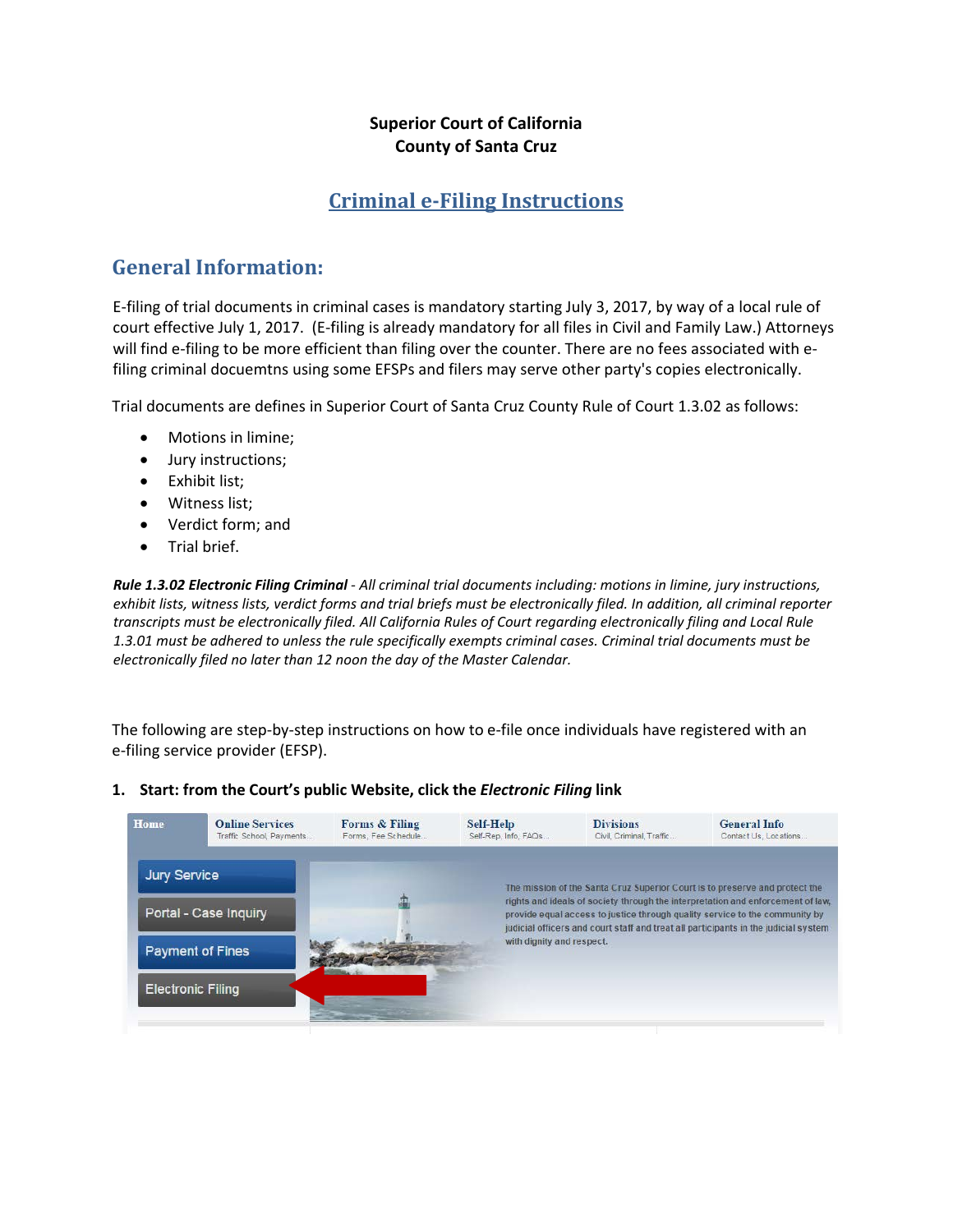**2. Click the link to the EFSP Provider Home Page to locate an e-file service provider**



**3. Select an e-file service provider from the list of providers.** *Odyssey e-File CA* **can be used to file criminal cases with no associated fee. Click the link below the logo.**



**4. From the** *Odyssey e-File CA* **Home Page, either register for an account or click the Sign-In button for return users seeking to file. (These instructions do not cover the registration process. Registration should be straight forward.)** *Important***: Just be sure to select a "Waiver" payment type with your registration profile in order to file with no fee.**

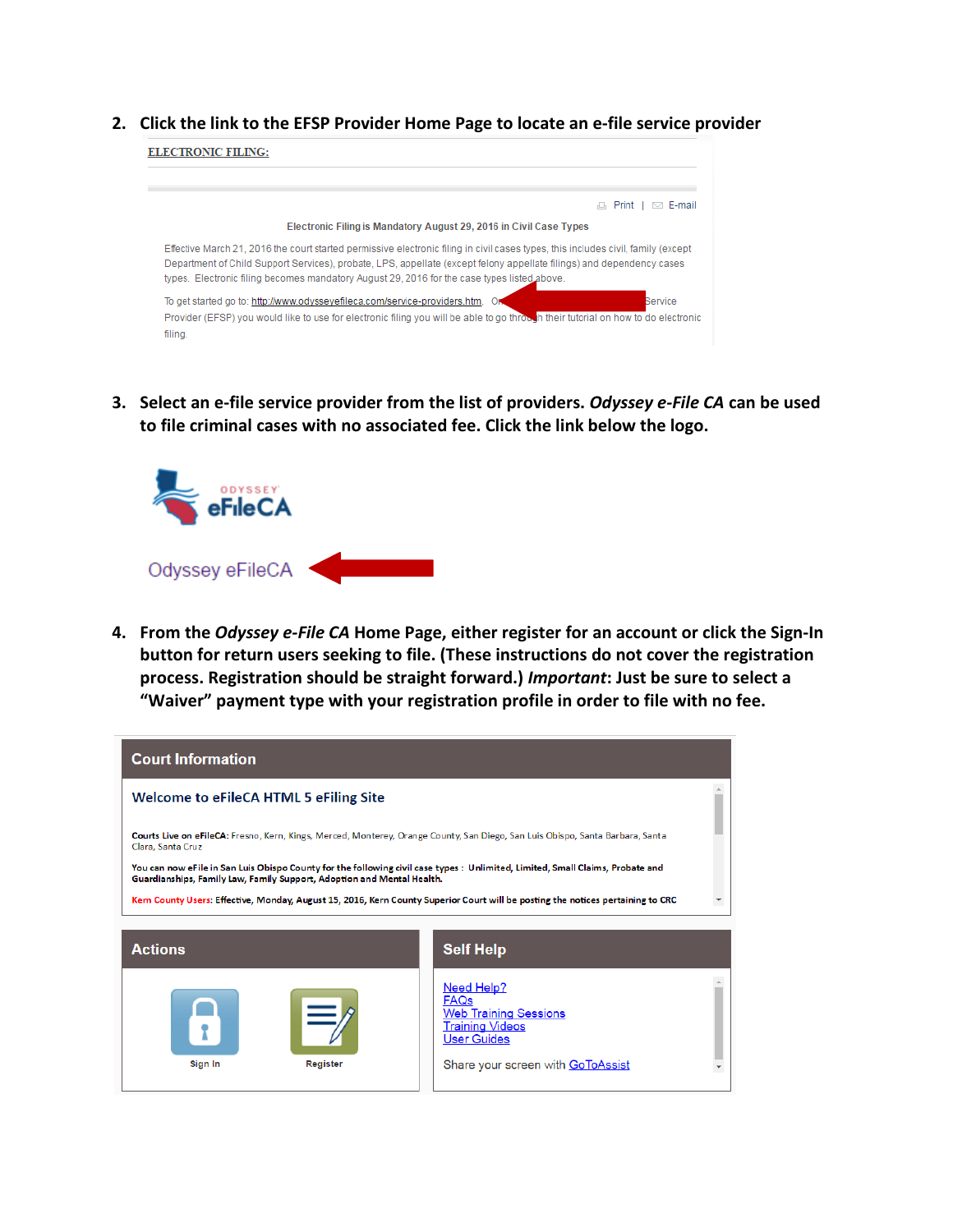5. **Enter email address and password to sign in**

| <b>O</b> Please sign in to continue |
|-------------------------------------|
| <b>Email</b>                        |
| tim.newman@santacruzcourt.org       |
| <b>Password</b>                     |
|                                     |
| Sign In                             |
| Forgot Password?                    |

**6. From the filer dashboad select** *File into Existing Case*

| <b>Filer Dashboard</b>                |                                      |
|---------------------------------------|--------------------------------------|
| My Filing Activity<br>❸               | <b>New Filing</b>                    |
| Pending                               | Start a New Case<br>Use a Template ? |
| Accepted                              | File into Existing Case              |
| <b>Returned</b>                       |                                      |
| $\blacktriangleleft$<br><b>Drafts</b> | Need help getting started?           |
| <b>Served</b>                         |                                      |
| <b>View All</b>                       |                                      |
|                                       |                                      |

**7. Select the** *Location* **for the filing (Santa Cruz – Criminal), enter the** *Case Number* **to search for the case.**

| <b>File Into Existing Case</b>                                  |  |
|-----------------------------------------------------------------|--|
| Select a Location<br>Location                                   |  |
| Santa Cruz - Criminal<br>≂                                      |  |
| Search for a Case by<br><b>Case Number</b><br><b>Party Name</b> |  |
| Case Number                                                     |  |
| 16CR08558                                                       |  |
| Clear Search<br>Search                                          |  |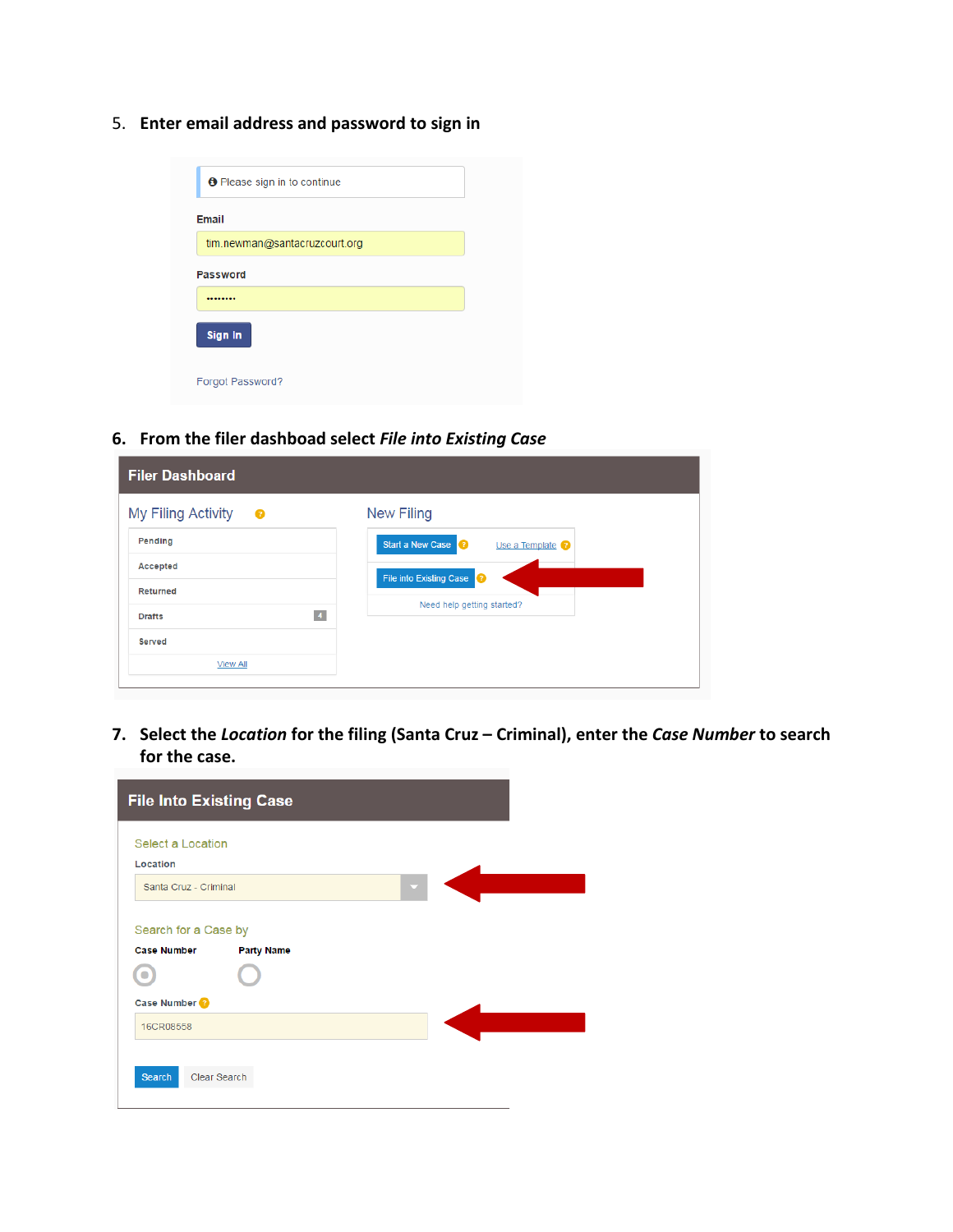*8.* **Verify the correct case was found, under actions select** *File into Case*

| <b>File Into Existing Case</b>                           |                       |                         |             |                              |
|----------------------------------------------------------|-----------------------|-------------------------|-------------|------------------------------|
| Case Number                                              | Location              | <b>Description</b>      | Case Type   |                              |
| 16CR08558                                                | Santa Cruz - Criminal | The People of the State | Misdemeanor | Actions *<br>$\frac{1}{2}$   |
| $\mathbf{e} = \mathbf{1} - \mathbf{e} - \mathbf{e}$<br>× | 20 v items per page   |                         |             | Actions<br>File Into Case    |
|                                                          |                       |                         |             | File Into Case With Template |
| Back to Search                                           |                       |                         |             | View Service Contacts        |
|                                                          |                       |                         |             | Bookmark This Case           |

9. **Under** *Filings* **select the** *Filing Code* **for the documents you wish to file. Use the** *Filing Description* **field to label specific information about the file (i.e., motion in limine #1 or motion in limine #2). Then, under** *Lead Document* **click the icon to upload a PDF file from your computer or from various cloud services (Google Drive, Dropbox, etc.).**

| Filings                                                       |                       |                    | <b>Need Help?</b> |                          |       |           |   |                       |           |
|---------------------------------------------------------------|-----------------------|--------------------|-------------------|--------------------------|-------|-----------|---|-----------------------|-----------|
| Enter the details for this filing<br>Filing Type <sup>2</sup> |                       | <b>Filing Code</b> |                   |                          |       |           |   |                       |           |
| <b>EFile</b>                                                  |                       | Motion in Limine   |                   |                          |       |           |   |                       |           |
| <b>Filing Description</b>                                     |                       |                    |                   |                          |       |           |   |                       |           |
|                                                               |                       |                    |                   |                          |       | $\bullet$ |   |                       |           |
| <b>Client Reference Number ?</b>                              |                       |                    |                   | <b>Comments to Court</b> |       |           |   |                       |           |
|                                                               | $\boldsymbol{\Theta}$ |                    |                   |                          |       |           |   | $\boldsymbol{\Theta}$ |           |
| <b>Courtesy Copies</b>                                        |                       |                    |                   |                          |       |           |   |                       |           |
|                                                               | $\mathbf 0$           | $\bullet$          |                   |                          |       |           |   |                       |           |
| Filing on Behalf of                                           |                       |                    |                   |                          |       |           |   |                       |           |
| 'Select the parties you are filing on behalf of'              |                       |                    |                   |                          |       | $\bf{0}$  |   |                       |           |
|                                                               |                       |                    |                   |                          |       |           |   |                       |           |
| Lead Document (Required)                                      |                       |                    |                   |                          |       |           |   |                       |           |
| Computer                                                      |                       |                    |                   |                          | Cloud |           |   |                       |           |
| 1                                                             |                       |                    |                   |                          |       |           | ₩ | $\curvearrowright$    | $\pmb{0}$ |
|                                                               |                       |                    |                   |                          |       |           |   |                       |           |
|                                                               |                       |                    |                   |                          |       |           |   |                       |           |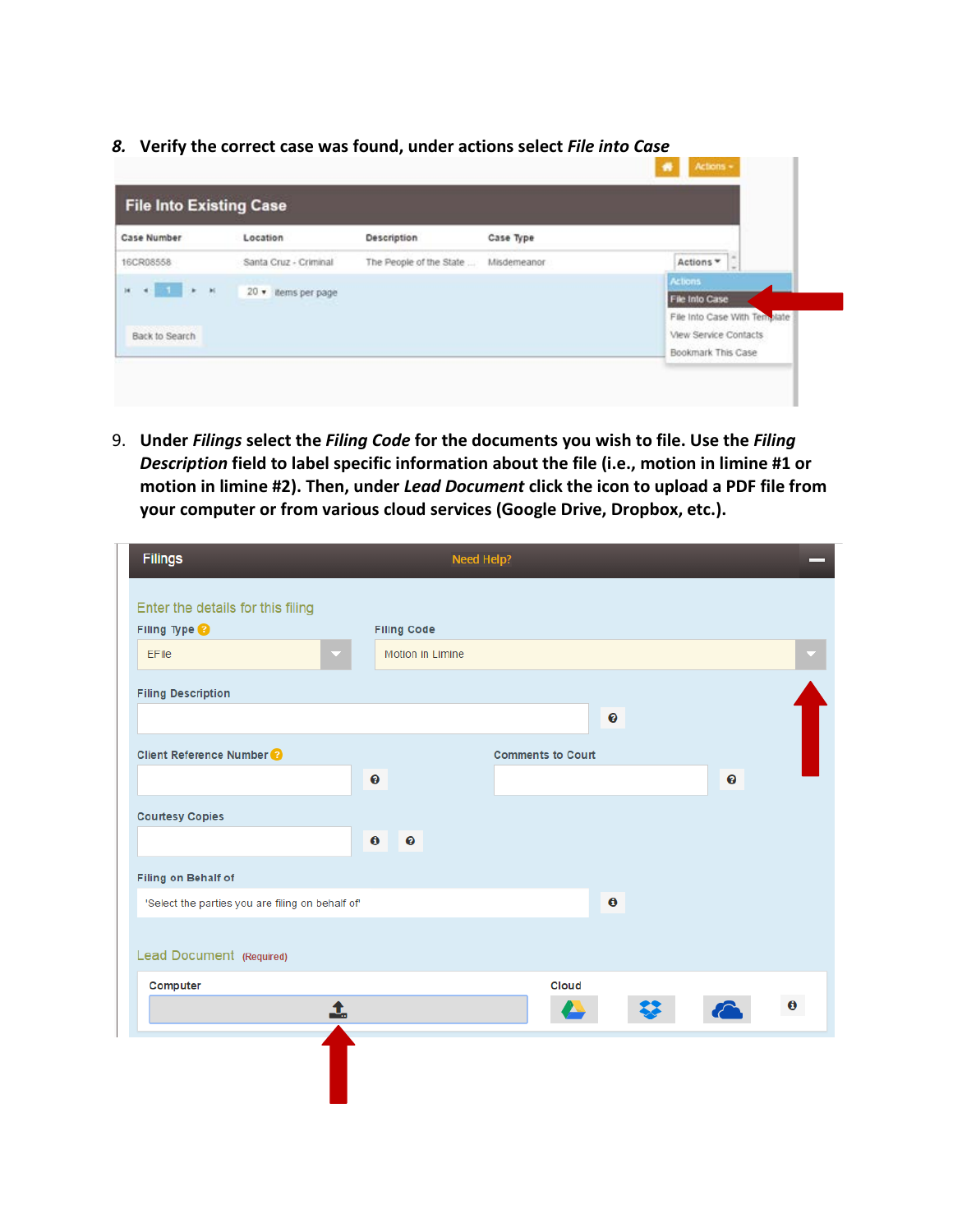**10. If you would like to file and serve electronically, you may do so through the Filing portlet. Select the** *EFileAndServe* **option from the Filing Type menu and also enter the email address for the served party in the Courtesy Copy field. The District Attorney has established a designated email address for all service to their office as follows:** [DATFelonyTeam@santacruzcounty.us](mailto:DATFelonyTeam@santacruzcounty.us)



**11. Once the document has uploaded, click the** *Security* **and select the security type for the document that you are uploading. In most instances you will select** *Public.* **Then click** *Save Changes*

| <b>Courtesy Copies</b>                           |                 |                     |                |
|--------------------------------------------------|-----------------|---------------------|----------------|
| $\mathbf 0$<br>$\boldsymbol{\Theta}$             |                 |                     |                |
| Filing on Behalf of                              |                 |                     |                |
| 'Select the parties you are filing on behalf of' |                 | $\ddot{\mathbf{0}}$ |                |
|                                                  |                 |                     |                |
| Lead Document (Required)                         |                 |                     |                |
| Grand Jury application.pdf 330.56 kB             |                 |                     | $\pmb{\times}$ |
| <b>Description</b>                               | <b>Security</b> |                     |                |
| Motion in Limine                                 | Public          |                     | M              |
|                                                  |                 |                     |                |
|                                                  |                 |                     |                |
|                                                  |                 | Undo                | Save Changes   |
|                                                  |                 |                     |                |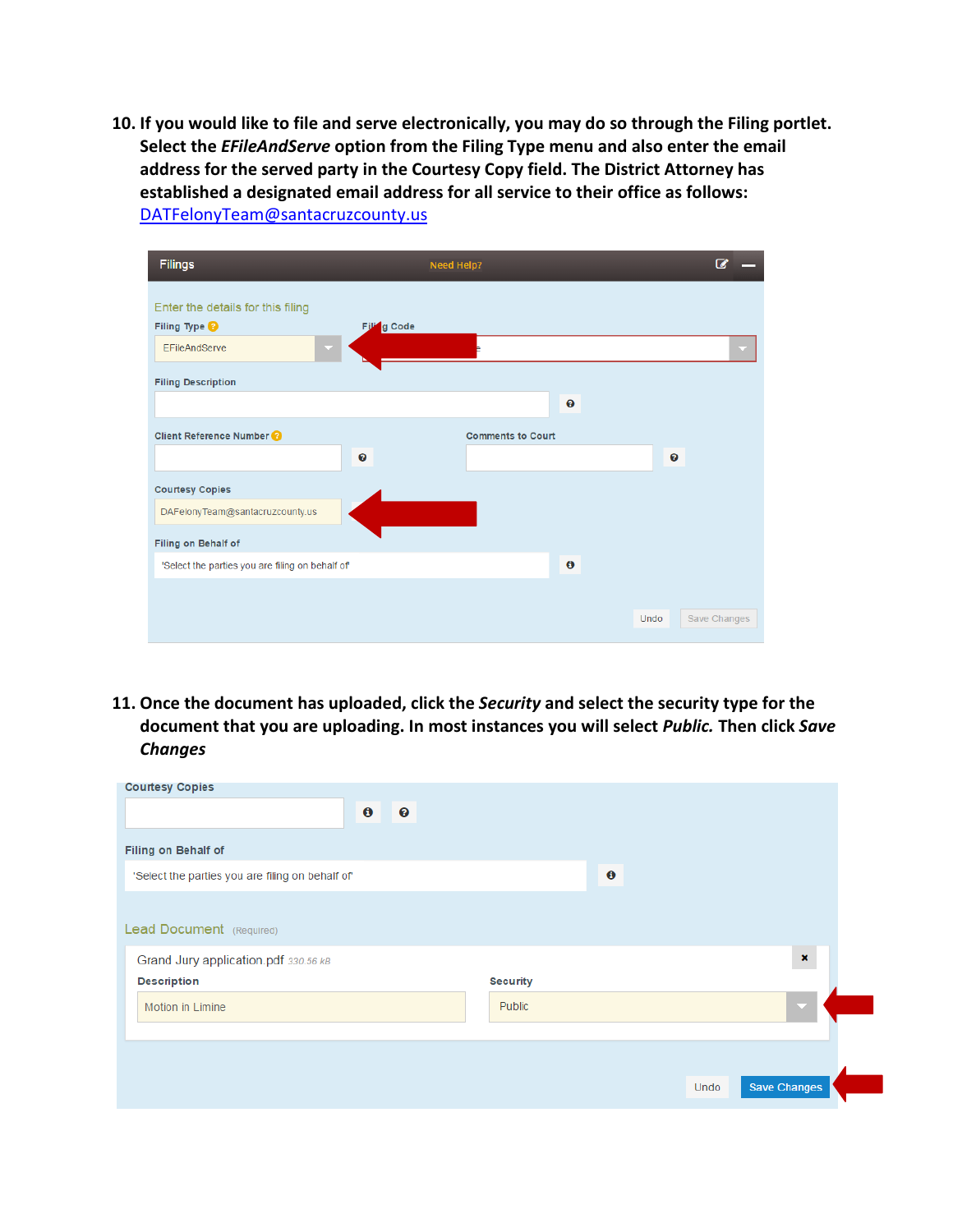12. **For some filings, you will need to upload multiple documents by adding another document (i.e., motion in limine #1, motion in limine #2, etc. etc.). To do this, return to the top** *Filings* **portlet and select** *Add Another Filing***.** 

| <b>Filings</b>                    |                         |                    | <b>Need Help?</b>         |                      |
|-----------------------------------|-------------------------|--------------------|---------------------------|----------------------|
| <b>Filing Code</b>                | <b>Client Ref #</b>     |                    | <b>Filing Description</b> |                      |
| Declaration                       |                         |                    |                           | Actions ▼            |
| Application                       |                         |                    |                           | Actions <sup>*</sup> |
|                                   |                         |                    | Add Another Filing        |                      |
| Enter the details for this filing |                         |                    |                           |                      |
| Filing Type <sup>@</sup>          |                         | <b>Filing Code</b> |                           |                      |
| EFile                             | $\overline{\mathbf{v}}$ | Application        |                           | <b>Inch</b>          |

**13. Once you have uploaded all of your documents, it's time to address the payment section on the** *Fees* **portlet. Because these are criminal cases and there are no fees, you want to select the** *Waiver* **option under** *Payment Account***. Then select yourself as the** *Party Responsible for Fees* **(remember, there are no fees) and select** *Save Changes* **at the bottom.**

| Fees |                              | Need Help?                              | $\overline{G}$                                                         |
|------|------------------------------|-----------------------------------------|------------------------------------------------------------------------|
|      | ▼ Reporters Transcript Filed |                                         |                                                                        |
|      |                              | <b>Description</b><br><b>Filing Fee</b> | <b>Amount</b><br>Amount \$0.00<br>Filing Total: \$0.00                 |
|      |                              | <b>Total Filing Fee</b><br>E-File Fee   | \$0.00<br>Envelope Total: \$0.00<br>Envelope<br><b>Waiver selected</b> |
|      |                              | <b>Payment Account</b>                  |                                                                        |
|      |                              | Waiver select Payment Account           |                                                                        |
|      |                              | Party Responsible for Fees              |                                                                        |
|      |                              | <b>PMGI Financial, LLC</b>              |                                                                        |